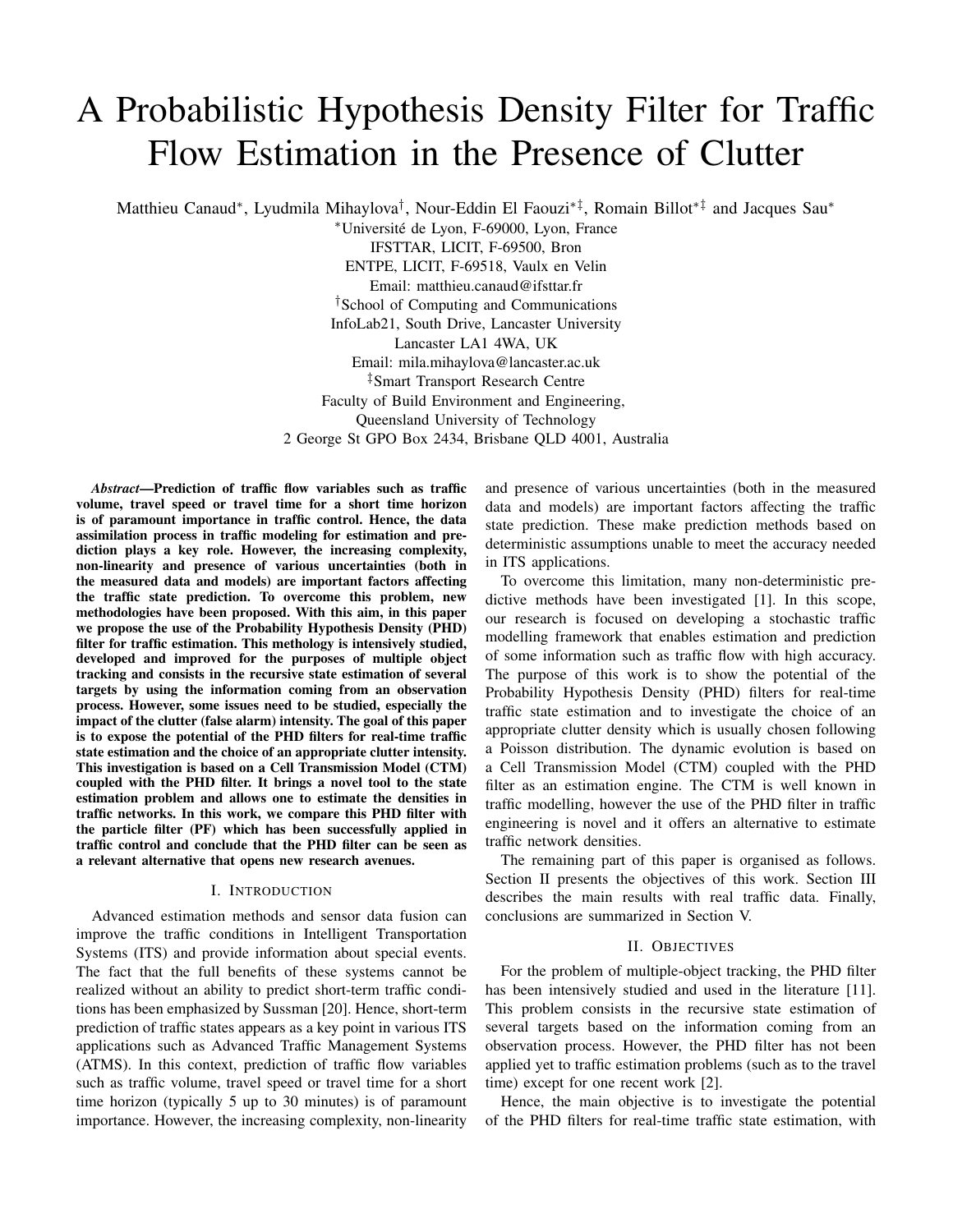

Fig. 1. Space discretization

integration of the effects of adversary weather. The PHD filter is implemented based on a Sequential Monte Carlo algorithm.

Indeed, common traffic estimation issues can be tackled by the attractive properties of PHD filter, especially in dealing with clutter and multiple traffic flows (considering weather conditions). In most of the existing PHD filters, the clutter is modeled as a Poisson random finite set with a given intensity. The clutter intensity is characterized as a product of the average number of clutter (false alarm) points per scan and the probability density of clutter spatial distribution.

This work applies the PHD filter jointly with a constant velocity model for estimation of trajectories. In contrast to [2], in which authors estimate road traffic intensity based on mobile vehicles' coordinates, we develop a PHD filter for traffic networks, and combine the CTM with the PHD filter. Its performance is evaluated over a real-world study case.

### III. METHODOLOGY

# *A. Macroscopic traffic model*

In this study, the traffic model used is the well-known first order Lighthill-Whitham-Richards (LWR) model in its sending-receiving cell version of Daganzo [5], which is based on hydrodynamic analogy describing the behavior of the traffic flow. Let us recall it briefly in its discrete version, with application to a simple section (as shown on Figure 1). The motorway section is divided into *n* cells of length  $\Delta x_i$ . The cell densities,  $k_i$  for cell i, and flows,  $q_i$  for flow between cell i and i+1, are updated every  $\Delta t_N$  interval where the subscript N stands for numerical.

The complete model is composed of two equations. The first equation is the conservation equation. The second equation is the flow equation which consists of the demand-supply flows, i.e. the resulting flow in cell  $i$  at time  $t$  will be the minimum between cell  $i + 1$  supply  $\Sigma_{i+1}(t)$  and the cell i demand  $\Gamma_i(t)$ . Note that the Stochastic Cell Transmission Model (SCTM) developed by Sumalee *et al.*, [18], extends the CTM to consider both supply and demand uncertainties. The numerical time step is taken as a sub-multiple of the observation time step fulfilling numerical conditions.

The state vector (of length  $2n + 1$ ) to be estimated consists of the flows and densities in the  $n$  cells of the section:

$$
x_t = (k_1(t), \dots, k_n(t), q_0(t), \dots, q_n(t))^T, \qquad (1)
$$

where  $T$  denotes the transpose operator.

The inputs  $u_t$  of the system are the demand upstream and the supply downstream of the considered section and other

perturbations (incidents, work zones). The state equation is then written as follows:

$$
x_{t+1} = f(x_t, u_t), \tag{2}
$$

where  $f$  is a complex and highly nonlinear function with no straightforward analytical form.

The state equation (2) is completed by an (linear) observation equation, which maps measurements,  $y_t$ , and the state vector of the system:

$$
y_t = Cx_t,\tag{3}
$$

where  $C$  is a real matrix consisting of rows whose elements are all zero except for the element corresponding to the position of the sensor delivering a measurement.

As there are uncertainties in both the measurements and the model, the complete dynamical model is given by

$$
\begin{cases} x_t = f(x_{t-1}, u_{t-1}) + w_t, \\ y_t = Cx_t + v_t, \end{cases}
$$
\n(4)

where  $w_t$  and  $v_t$  are Gaussian noises of null mean and variance-covariance matrix respectively  $Q_t$  and  $R_t$ .

## *B. The particle PHD filter for traffic state estimation*

*1) Overview:* The PHD filter is a multiple target filter for recursively estimating the number and the state of a set of targets given a set of observations. It works by propagating in time the first moment (called intensity function or PHD function) associated with the multi-target posterior [10]. Multitarget tracking is a common problem in many applications. The literature in this area is spread and the state-of-art and methodology are well summarized in [11]. Recently, one article has been concerned by traffic modeling issues [2], and the potential for real-time traffic state estimation has been investigated in Canaud *et al.*, [4].

In [7] and [12] the authors highlighted the fact that the PHD filter outperforms the standard approaches such as the Kalman Filter (KF), Particle Filter (PF) or the Multiple Hypothesis tracking (MHT). One can find many implementations of the PHD filter either via the sequential Monte Carlo (SMC) method [21], [24] or using finite Gaussian mixtures (GM) [22], [23].

The GM method is attractive because it provides a closed form algebraic solution to the PHD filtering equation, with the state estimate (and its covariance) easily accomplished. However, the GM method is based on somewhat restrictive assumptions that single-object transitional densities and likelihood functions are Gaussian, and that the probability of survival and the probability of detection are homogenous ([11] [22]). The SMC method imposes no such restrictions and should therefore provide a more general framework for PHD filtering, even though it is also affected by different issues [11].

Beginning with Sidenbladh [16] and Zajic and Mahler [25], most researchers have implemented the PHD filter using SMC methods. SMC techniques were originally devised to approximate probability densities and the single-target Bayes filter.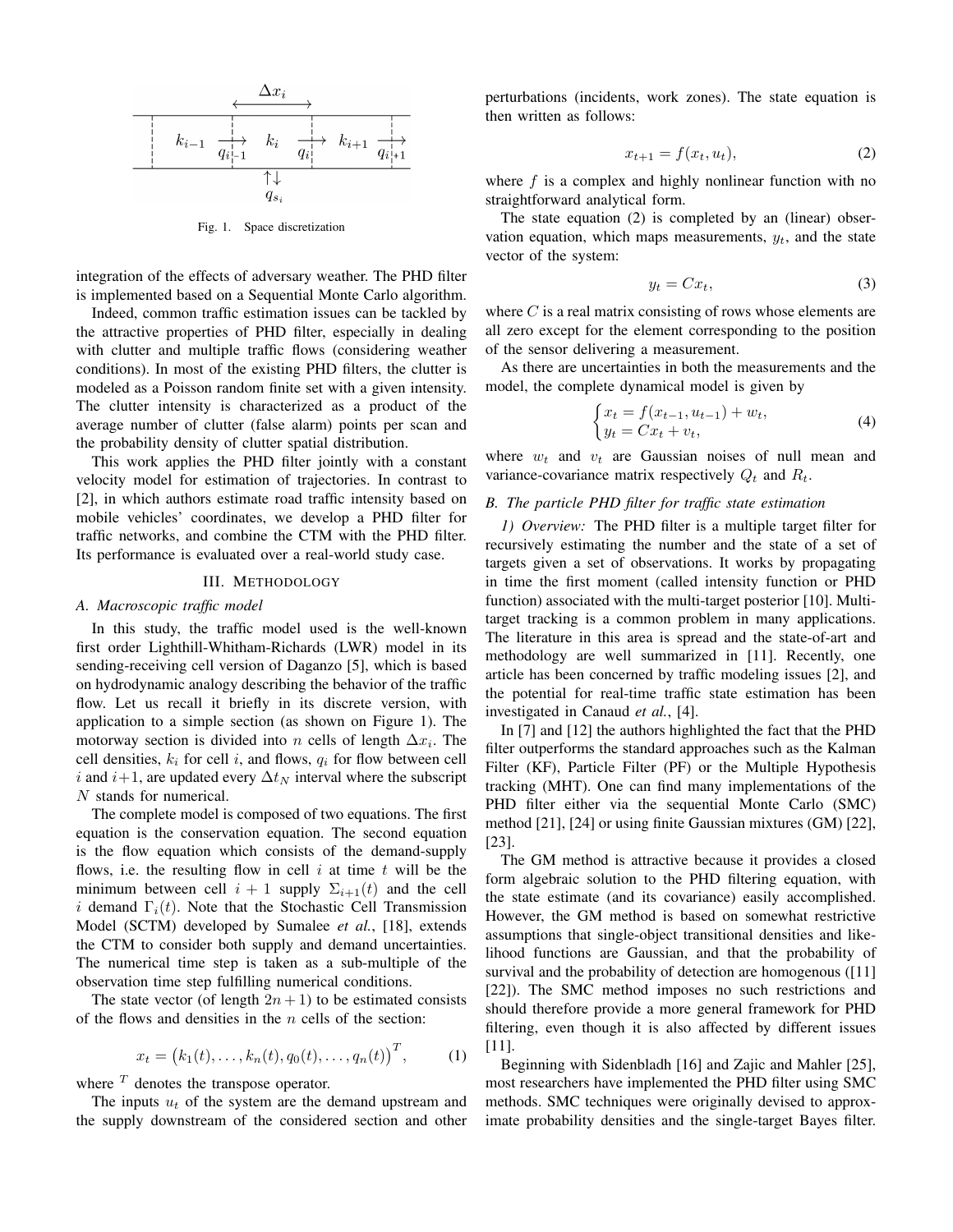Consequently, they must be modified for use with the PHD filter. This is because first: (i) the PHD is not a probability density function, and (ii) the PHD filter equations are more complex than the single-target Bayes filter equations.

Despite these differences, the SMC approximation carries over to the PHD filter relatively easily (with the exception of regularization). Particles represent random samples drawn from a posterior PHD. Particles are supposed to be more densely located where targets are most likely to be present. As with single-target SMC filtering, the basic idea is to propagate particles from time step to time step so that this assumption remains valid. The implementation is introduced in [21]. Then some improvements have been proposed in [13] and [15].

*2) General formulation:* The purpose of this section is to introduce the general formulation of a probability hypothesis density in the random finite set framework for multipletarget filtering. In this context targets and measurements are considered as random sets (random in values and also in number of values). From time step to time step, some of these targets may disappear. The surviving targets evolve to their new states and new targets may appear. Due to imperfections in the detector, some of the surviving and newborn objects may not be detected, whereas the observation set  $Y_t$  may include false alarm detection.

The concept of PHD filter then requires to recursively estimate the set of states of all  $n_t$  targets,  $X_t = \{x_{t,1}, \ldots, x_{t,n_t}\}\$ that are present at time t given random measurements  $Y_t =$  $\{y_{k,1}, \ldots, y_{k,m_k}\}\$  for all k up to time t. In the next parts of the paper, we abusively use  $x$  to denote the multi-target vector state, in order to simplify notation and without loss of generality since the context gives enough information about which vector is used. The underlying idea of the PHD filter is to propagate a suitable density function  $D(x)$  in the target state space  $\chi \subset R^n$  ( $n = \dim x$ ). The PHD is a density function but not a probability density function, such that, for any region  $S \subseteq \chi$ , the expected number of targets in S is given by

$$
n(S) = \int_{S} D(s)dx,\tag{5}
$$

i.e. by integration of  $D(\cdot)$  over S.

Let's  $D(\cdot)$  be the PHD function and  $D_{k|k}$  be the PHD function at time  $k$  based on the set  $Y_k$  of measurements till time instant  $k$ . The objective of PHD filter is time propagation

$$
D_{k-1|k-1}(x) \to D_{k|k-1}(x) \to D_{k|k}(x). \tag{6}
$$

Before presenting the predictor and corrector equations, we introduce some assumptions and notations. The PHD filter presumes some multi-target motion model. More precisely, target motions are statistically independent. Targets can disappear from the scene. New targets can be spawned by existing targets; and new targets can appear in the scene independently of existing targets. These possibilities are described as follows.

• *Motion of individual targets:*  $f_{k+1|k}(x|x')$  is the single target Markov transition density.

- *Probability of surviving:*  $p_{S,k+1|k}(x')$  noted  $p_S(x')$  is the probability that a target with state  $x'$  at time step k will survive in time step  $k + 1$ .
- *Spawning of new targets by existing targets:*  $b_{k+1|k}(x|x')$ but as this phenomenon is negligible in our case, this asumptions is not included in this formulation compared to the general PHD recursion [11].
- Appearance of completely new targets:  $b_{k+1|k}(x)$  is a term characterising that new targets with state set  $x$  will enter the scene at time step  $k + 1$ .

The PHD filter also presumes the standard multitarget measurements model. More precisely, no target generates more than one measurement and each measurement is generated by no more than a single target, all measurements are conditionally independent of the target state, missed detections, and a multiobject Poisson false alarm process. These assumptions can be summarized as follows:

- *Single-target measurement generation*:  $L_k(y|x)$  is the sensor likelihood function for observation  $y$  at time step  $k$  and state  $x$ .
- *Probability of detection:*  $p_{D,k+1|k}(x')$  noted  $p_D(x')$  is the probability that an observation will be collected at time step  $k + 1$  from a target with state x, if the sensor has state  $x'$  at that time step.
- *False alarm density*: At time step  $k+1$ , the sensor collects an average number  $\lambda = \lambda_{k+1}(x)$  of Poisson-distributed false alarms, the spatial distribution is governed by the probability density  $c(y)$ .

With these notations, we now describe the basic steps of the PHD filter: initialization, prediction and correction.

# 1) PHD Filter initialization

Regarding the initialization step of the PHD filter i.e. the choice of  $D_{0|0}(x)$ , no special recommendations are given in the litterature. One could choose this PHD initialization as a sum of Gaussians. Mahler, [11], emphasizes that with no prior information about initial target position, an uniform PHD should be chosen.

## 2) PHD Filter predictor

At time step k, starting from  $D_{k|k}$ , one can derive a formula for the predictive  $D_{k+1|k}$ , which can be found in [10], defined as:

$$
D_{k+1|k}(x) = \underbrace{b_{k+1|k}(x)}_{\text{birth targets}} + \int F_{k+1|k}(x|x')D_{k|k}(x')dx',
$$
\n(7)

where the PHD "pseudo-Markov transition density" is

$$
F_{k+1|k}(x|x') = \underbrace{p_S(x')f_{k+1|k}(x|x')}_{\text{persistent parts}} + \underbrace{b_{k+1|k}(x|x')}_{\text{spawned targets}},
$$
(8)

with the spawned target equal to zero in our study case. The predicted number of targets is therefore

$$
N_{k+1|k} = \int D_{k+1|k}(x|y_k) dx, \tag{9}
$$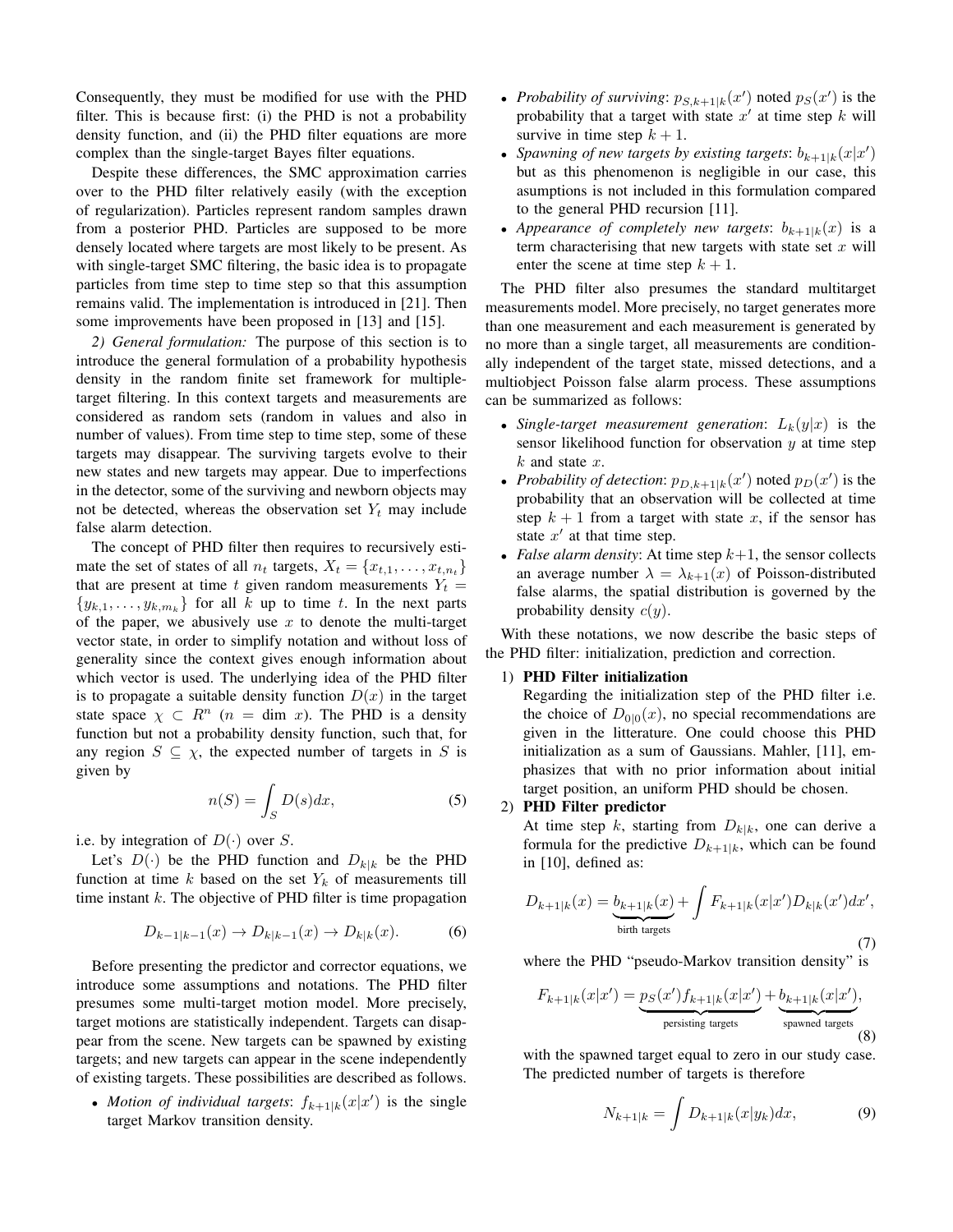then we have, under the non restrictive assumption of no spawning,

$$
D_{k+1|k}(x) = b_{k+1|k}(x) + \int p_S(x') f_{k+1|k}(x|x') D_{k|k}(x') dx'.
$$
\n(10)

# 3) PHD Filter corrector

From the previous step, one has the predicted PHD  $D_{k+1|k}(x)$ , given by (10). At time step  $k+1$ , one collects a new observation set  $Y_{k+1} = \{y_1, \ldots, y_m\}$  and requires a formula for the data updated PHD  $D_{k+1|k+1}(x)$ . According to Mahler, [10], the PHD corrector step is

$$
D_{k+1|k+1}(x) = L_{k+1}(y|x)D_{k+1|k}(x), \qquad (11)
$$

where the "PHD pseudo-likelihood" function is defined by

$$
L_{k+1}(y|x) = 1 - p_D(x) +
$$
  
\n
$$
p_D(x) \sum_{y \in Y} \frac{L_k(y|x)}{\lambda c(y) + \int p_D(x) L_k(y|x) D_{k+1|k}(x) dx}.
$$
  
\n(12)

Then we have,

$$
D_{k+1|k+1}(x) = [1 - p_D(x)]D_{k+1|k}(x) +
$$
  

$$
\sum_{y \in Y} \frac{p_D(x)L_k(y|x)D_{k+1|k}(x)}{\lambda c(y) + \int p_D(x)L_k(y|x)D_{k+1|k}(x)dx}.
$$
  
(13)

## *C. Clutter intensity*

In Bayesian multi-target filtering knowledge of parameters such as clutter intensity and sensor field-of-view are of critical importance. Significant mismatches in clutter and sensor field of view model parameters result in biased estimates. In addition to the non-linearity, process and measurement noise, the two main sources of uncertainty which constitutes significant challenges in multi-target filtering are clutter and detection. Clutter are spurious measurements that do not belong to any target.

An unknown and non-homogeneous clutter intensity is accommodated in [9] by dropping the standard Poisson assumption for false alarms, and modelling individual clutter returns based on individual clutter targets or generators. Each clutter generator is analogous to an actual target, in the sense that clutter generators have their own separate models for births and deaths as well as transition, likelihood and detection or missed detection. However, the two types of clutter and actual targets are distinct, and cannot evolve into the other type. The intuition here is that the clutter generators will dynamically distribute themselves around the state space to explain the prevailing false alarm conditions.

However, since in traffic modeling and state estimation problem the use of the PHD filter is a new concept, the first step should be to investigate if some simple assumptions as Uniform or Poisson distribution is far away from the ground



Fig. 2. Test site section (B  $\rightarrow$  C) divided into 7 cells and its detector configuration

truth, or if it possible to choose an adaptative methodology, automatically estimating the clutter intensity ([17]).

## IV. EXPERIMENTAL RESULTS

## *A. Site and collected data*

The test site is the urban freeway located at the Eastern part of Lyon's ring road (point A to D on figure 2), which consists of three lanes between km point B and km point C (5.6km long), [3], [14]. Traffic data were provided by the urban motorways' operator CORALY and collected in 2007 from 8 loop sensors.

The upstream demand and the downstream supply and balances from a rainy day are used. The profiles of these external actions on the motorway system come from the real data of highway flow measurements in March 2007, on one weekday (Tuesday). The motorway section under consideration is the most frequently congested part. The upstream flow comprises the flow from North-West Lyon and the on-ramp from the Geneva freeway (point B). Therefore, the upstream demand presents high values on classical peak hours in the morning and at the end of the afternoon.

According to the section configuration, the space discretization of our traffic model has been carried out in such a way that the discretized cells are the segments between two consecutive sensors (Figure 2). Hence, we have 7 cells and 8 sensors. In this urban motorway section, three on and off-ramps are located on cells 3, 5 and 6. Therefore, in the traffic model, source terms have to be considered in these cells. The balance on versus offramp movements are shown in figure 3 as well as upstream demand.

## *B. Hypothesis, models parameters and filter considerations*

From previous works, e.g. [14], the calibration of the fundamental diagram for this test site under rainy conditions (which is the case of the selected day), is achieved with the following parameters: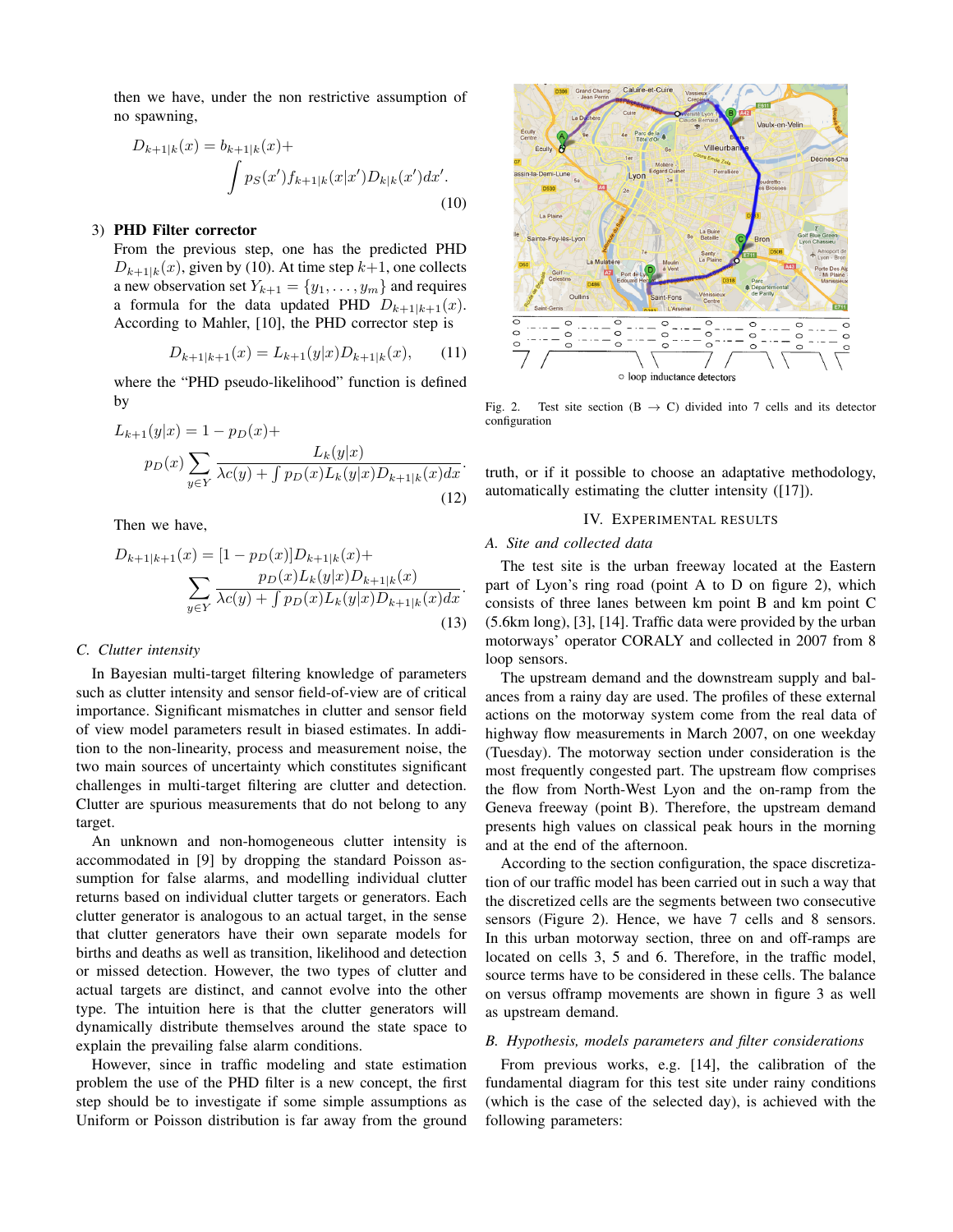

Fig. 3. Upstream demand and the balance ramp movements

- 1) Critical density:  $k_c$ =100 [veh/km];
- 2) Maximum density:  $k_M$ =300 [veh/km];
- 3) Maximum flow:  $q_M$ =138 [veh/min].

The variance matrices needed in the estimation method also have to be selected. For the flow measurement uncertainty we have chosen a standard deviation of  $\sigma_R=1.5$  [veh/min] (consistent with empirical analysis conducted on the raw data collected on this network). Hence, the noise variance matrix is then defined by:  $R_t = diag(\sigma_R^2)$ . Regarding the uncertainty of the state equation, we assume the choice that the model is as robust as the measurements, meaning that the standard deviation of state vector flow part is the same as measurements one ( $\sigma_Q$ =1.5 [veh/min]). The density magnitudes are much smaller than those giving the flow; therefore the standard deviation of the density part of the state vector is chosen to be:

$$
\sigma_k = \sigma_Q \times \frac{k_c}{q_M} = 0.0011 \, [\text{veh/m}] \tag{14}
$$

Thus, the  $n$  first diagonal elements of the  $Q$  matrix are equal to  $\sigma_k^2$  whereas the  $(n+1)$  last ones are equal to  $\sigma_Q^2$ .

Regarding the filters, the particle PHD filter uses the following parameters:

- 1) Probability of detection:  $P_d$ =0.98;
- 2) Number of particles:  $N_p$ =400;
- 3) Number of birth particles:  $N_b=250$ ;
- 4) Number of clutter (false alarm):  $N_c=1$ .

We assume for the particle initialization a "Uniform PHD". Moreover, as the newborn object particles need to cover the entire state-space with reasonable density for the SMC-PHD filter in order to work properly, [13], the birth density is driven by measurements following a uniform distribution. Further, it is supposed that, at each time instant  $t$ , on average  $N_c$  clutter measurements are generated with an uniform distribution in the measurement space.

## *C. Performance evaluation*

In order to evaluate performance of PHD filter for realtime traffic state estimation, the proposed methodology has been carried out. The assimilation was performed by two methodologies: (i) Particle filter and (ii) SMC-PHD filter, both under the same conditions (CPU time, filter and model parameters). Finally, we compare the flow estimates obtained from both filters and for each sensor location.

The simulation has been conducted as follows. First, it is supposed that measurements at some boundary cells are available. Then, it is assumed that the upstream demand and



Fig. 4. Actual versus estimated flows for the fifth sensor. Dot-lines represent real measured flows and blue and red solid line are respectively PF and SMC-PHD estimates

downstream supply are known with a certain probability of detection and false alarms, as well as the ramp balances of in and out flows. Then we estimate by the two proposed methodologies the state vector of densities and flows. For comparison purposes, estimated versus actual traffic flows have been depicted for both estimation engines (see figure 4). Root Mean Square Error (RMSE) is used as a measure of the performance. Namely, for each time step and each sensor, we compute:

$$
RMSE_i = \frac{1}{N_s N_t} \sum_{j=1}^{N_s} \sum_{k=1}^{N_t} (\hat{y}_{i,j}(t_k) - y_j(t_k))^2, \qquad (15)
$$

where the subscript  $i = PF$  or PHD,  $N_s$  is the number of sensors,  $N_t$  the number of time step and  $\hat{y}_{i,j}(t_k)$  the traffic flow estimates for i, sensor j at time  $t_k$ .

Since noises are unknown with real data, first conclusions about the two methodologies could be subject to criticism. For example, if measurements if measurments are far from the real conditions, the less the RMSE, the worst the method. To prevent this, and following the work of Canaud *et al.*, [4], we choose to perform the study on simulated data instead of real data. The aim is that when we form the difference  $\hat{y} - y$ , we can easily see the error in % and then see the performance for all filters with respect to the ground truth data.

For setting up the simulation scenario, the typical days upstream demand and downstream supply and balances of ramp movements introduce before were used. In other word, simulated data were derived from the real one. The model used to simulate data is the same as the one used in the filters in which the level of noises of the simulated data is defined by the diagonal of Q. Results are presented in table I.

As one can see, with only boundaries conditions, both estimates are quite similar, and close to the actual measurements with a noticeable PHD overperformance:  $RMSE_{PF} = 3.44$  and  $RMSE<sub>SMC–PHD</sub>=3.29$ . However, PHD estimates appear smoother that those given by PF, which can be an interesting feature if we look at the confidence interval of estimates.